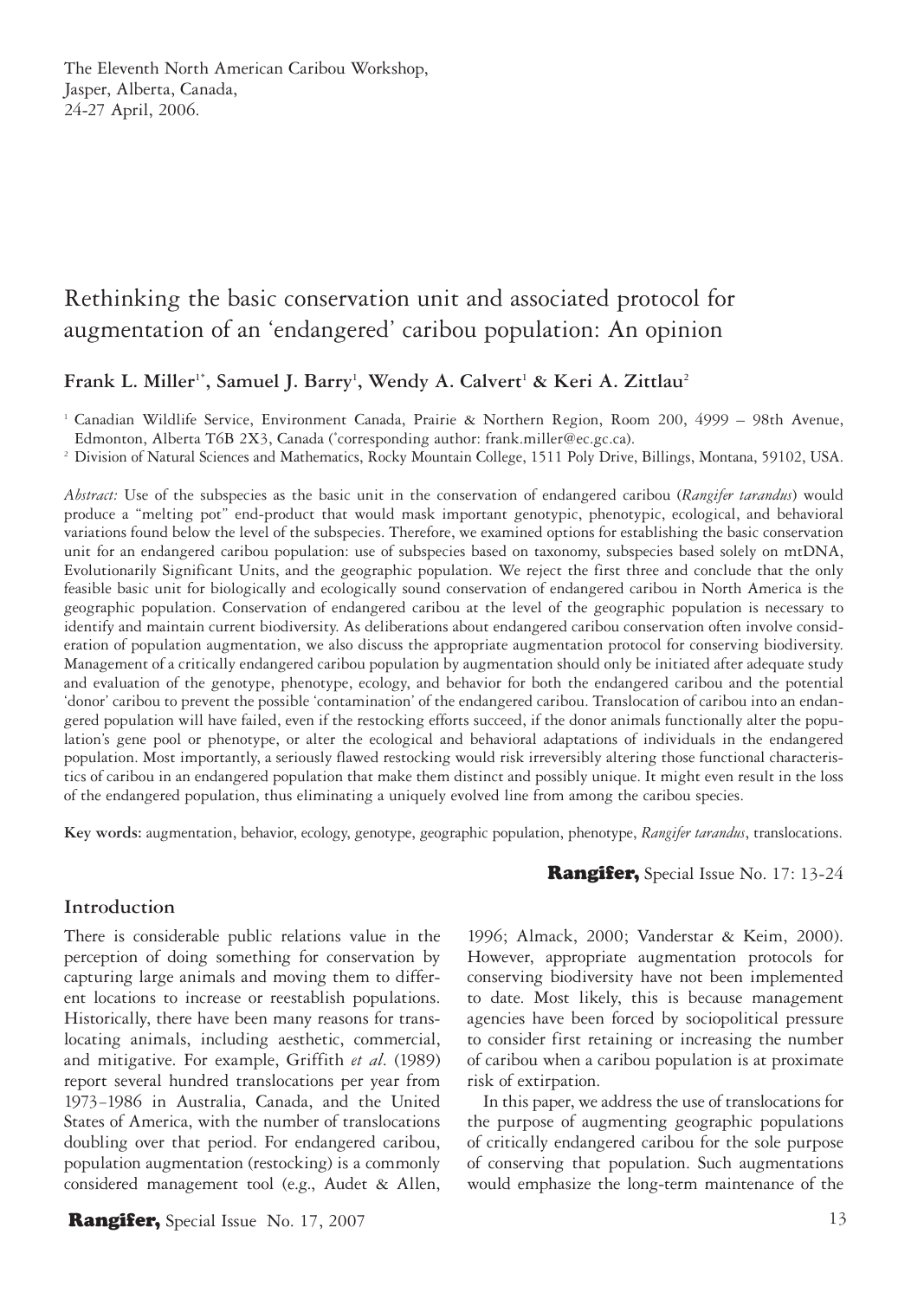population's biodiversity, while allowing naturally occurring gene flow over time–and not just conserving the species' range of occupancy. To do this, we must first establish a basic conservation unit that will allow the identification and separation of biological and ecological groupings that represent variation in genetics, phenotypes, ecology and behavior, which we believe forges the functional characteristics that we wish to conserve.

The attributes of an ecosystem depend predominantly on its biodiversity in terms of the functional characteristics of organisms present in the ecosystem and the spatial and temporal distribution and abundance of those organisms (Hooper *et al*., 2005). We believe that the primary goal of all conservation efforts should be the maintenance of biodiversity. This can be addressed at the start by detailed examination of the available evidence, including pertinent publications and agency reports plus ongoing work. This will aid initially in determining what feasible level of animal grouping and the associated land unit best identifies the lowest, most refined, division of separation for maintenance of biodiversity within the species under consideration. In this paper, we first consider four possibilities for a basic unit of conservation for endangered caribou; we then present our views on selecting the basic unit of conservation that recognizes the most appropriate (i.e., refined) division for applying conservation measures to caribou; and then we develop our associated reasoning and the procedure that we believe is necessary for a biologically and ecologically sound augmentation protocol for endangered populations of North American caribou.

# **Definitions of terms**

The biological literature is full of examples of imprecise terminology leading to misunderstanding and division among different natural science disciplines. As an example, Wells & Richmond (1995) offer a non-exhaustive list of 13 definitions of 'population' and present 20 terms for different kinds of populations. Failure to unambiguously define important terms has hampered both clear communication and comparative evaluation of studies. Important terms should be defined explicitly and then used discerningly in a way that makes us fully aware of their implications (Wells & Richmond, 1995). We recommend that any biologist interested in the conservation of endangered caribou populations and the use of *ex situ* conservation actions become familiar with the definitions of pertinent terms and their functional meanings (see Wells & Richmond, 1995; Stockwell *et al*., 2003; DeYoung & Honeycutt, 2005; Hooper *et al*., 2005 and the references therein). We describe below our understanding and use of the

key terms that we apply specifically for caribou in this paper.

#### *Basic conservation unit (BCU)*

The BCU for caribou is the smallest feasible grouping that can be used consistently for all North American caribou as an identifying unit to recognize and maintain the differences in their existing biodiversity. Working at any less refined level above the BCU would mask much of the variation in existing functional biodiversity and would prevent obtaining the primary conservation goal–maintenance of the current level of existing biodiversity.

#### *Geographic population*

Wells & Richmond (1995:461) define a 'population' as "–a group of conspecific individuals that is demographically, genetically, or spatially disjunct from other groups of individuals," and they suggest that spatial disjunction is probably the most important because it is easiest to detect. Lane (1976:618) and Wilson (1980:8) define a 'population' in terms of the delimited land area (geographic region) occupied by a group of conspecific organisms. We place special emphasis on 'spatial separation' for a geographic population, whether physical (e.g., islands) or through the lack of intermixing as the result of learned behavior where no physical barriers exist (traditional seasonal and annual range occupancy). It is the known annual home range boundaries of a caribou population that define the fixed land unit of the geographic population. Thus, a geographic caribou population is all of the caribou found anywhere within the boundaries of a clearly defined fixed land unit during the 'caribou-year' (July to June).

#### *Augmentation (also known as restocking, reinforcement, and supplementation)*

Augmentation, as we use it, involves the addition of individual caribou from a viable free-ranging population to an existing remnant population of endangered caribou, with the intention of increasing the number of individuals in the endangered population in their original habitat, without meaningfully altering the functional characteristics of future individuals in the endangered population.

## **Four possibilities for the BCU for conservation of endangered caribou**

We examine four possibilities for establishing a BCU for an endangered caribou population: subspecies based on taxonomy, subspecies based solely on mitochondrial DNA (mtDNA), the use of Evolutionarily Significant Units, and the geographic population.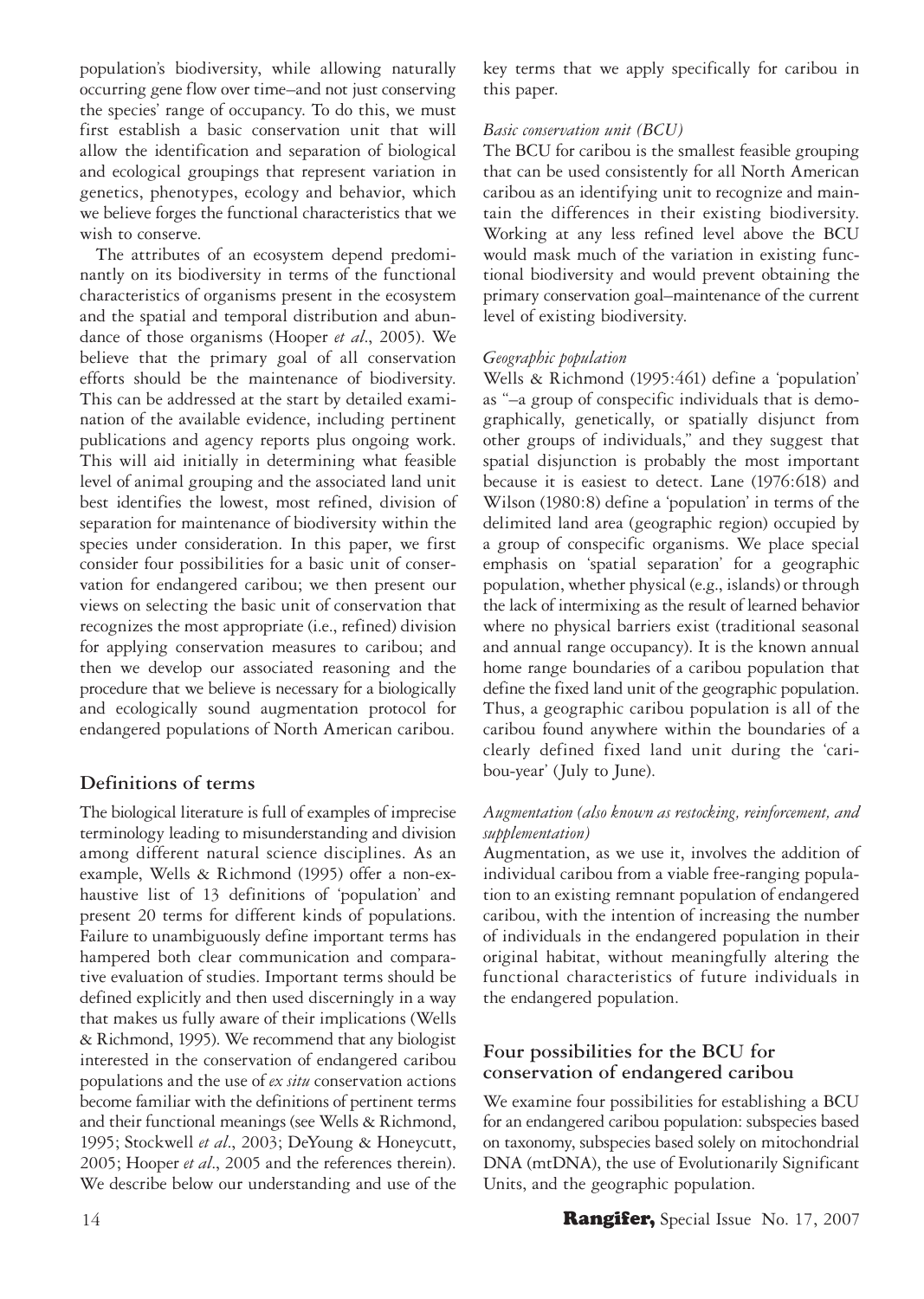#### *Subspecies based on taxonomy*

Banfield (1961:6) noted that 55 species and subspecies of caribou and reindeer have been described since Linnaeus' 10<sup>th</sup> edition of *Systema Natura* (Linnaeus, 1758). However, in his revision of the genus *Rangifer*, Banfield (1961) recognized only four extant forms of North American caribou and three extant forms of Eurasian reindeer. The four North American forms are the Canadian barren-ground caribou (*R. t. groenlandicus* Linnaeus, 1767), the Alaskan barren-ground caribou (*R. t. granti* Allen, 1902a), the Peary caribou (*R. t. pearyi* Allen, 1902b), and the woodland caribou (*R. t. caribou* Gmelin, 1788). The taxonomic nomenclature of North American caribou has indeed been fluid: scientific names of the currently recognized four extant forms were assigned 92 times between 1767 and 1961, resulting in 52 variations of those names (Table 1). If classification changes were debated on a taxonomic basis in the early 1900s, the debate would have had to start at the species level. Now, with only the single Holarctic species *tarandus* recognized in the genus *Rangifer*, the debate falls first to the subspecies level.

The transitional nature of the taxonomy for *Rangifer* was discerned early on: Banfield (1961:103) remarked that the single Holarctic species of *tarandus* and its several subspecific forms did not readily fit into the classical species or subspecies categories but that a precise fit should not be expected as evolution is a dynamic process. Banfield (1961:106) concluded in his revision of the genus *Rangifer* that "Many of the demes mentioned in the report will reach subspecific rank." Should his predictions materialize, a major regrouping of any BCU based on the current four subspecies would be required as it would confound or undo any earlier conservation efforts based upon the original four. Identification of new subspecies, as was predicted by Banfield (1961:106) for tundra reindeer (*R. t. groenlandicus* and *R. t. pearyi*) and woodland caribou (*R. t. caribou*) would make it obvious that the variation in their genetics, morphology, and ecology was ignored in the past when the new subspecies were ranked below the subspecific level.

It is possible that groups of caribou that have both unique geographic ranges and recognizable appearance can be treated as different from each other (O'Brian & Mayr, 1991). However, the assumption that *only* recognizable appearance will allow meaningful separation among groups of caribou does not hold. The phenotypic expression of an animal that is supposedly inherited is not always clear-cut. Two or more groups of animals can share the same or similar phenotypic expression without having common ancestry (convergent evolution) while other animal groups can exhibit differences in appearance but have a common ancestry (divergent evolution). Apparently, this disconnect holds true for caribou, as mtDNA demes described by Dueck (1998), which are presumed to reflect ancestry, only partially support the demes described by Banfield (1961), upon which our current subspecies designations are based. Thus, although we seek to conserve natural patterns of diversity, when it is argued that distinctive appearance or behavior is a manifestation of diversity, we have to be careful that we do not assume that similarities or dissimilarities indicate something they do not.

For example, even though one woodland caribou assigns to the Southern mtDNA clade and a second from the same population assigns to the Northern mtDNA clade (Dueck 1998), their phenotypic appearance cannot be told apart. On the other hand, caribou from the Canadian Arctic Islands classified as *R. t. pearyi*, and *pearyi* x *groenlandicus*, Dolphin and Union caribou on southern and eastern Victoria Island, Canada, classified as *R. t. groenlandicus* (*groenlandicus* x *pearyi* below the subspecies), and Canadian mainland barren-ground caribou (*R. t. groenlandicus*) can be easily separated from each other on the basis of their respective appearance even though they all form part of the same mtDNA group (Dueck, 1998; Eger *et al*., in press). Phenotypic and genetic traits do not evolve at equivalent rates, which therefore challenge the sole use of recognizable differences in appearance to indicate meaningful separations. The above examples emphasize the importance of differences among environmental settings in forging phenotypic diversity.

DNA evidence exists that allows separation of North American caribou well below the subspecific level (Zittlau, 2004). Thus, the subspecies level masks much, if not most, of the functional biological and

**Table 1.** Number of classification assignments and name changes in the taxonomic nomenclature for North American caribou between 1767 and 1961: derived from Banfield (1961).

| North American Caribou | Time span (yr) | Number of changes |                |            | Classification assignments |
|------------------------|----------------|-------------------|----------------|------------|----------------------------|
|                        |                | Genera            | <b>Species</b> | Subspecies | (name changes)             |
| R. t. groenlandicus    | 1767-1961      |                   |                |            | 23(9)                      |
| R. t. granti           | 1902-1961      |                   |                |            | 9(6)                       |
| R. t. pearyi           | 1902-1961      |                   |                |            | 7(3)                       |
| R. t. caribou          | 1788-1961      |                   |                | 13         | 53 (34)                    |

**Rangifer,** Special Issue No. 17, 2007 15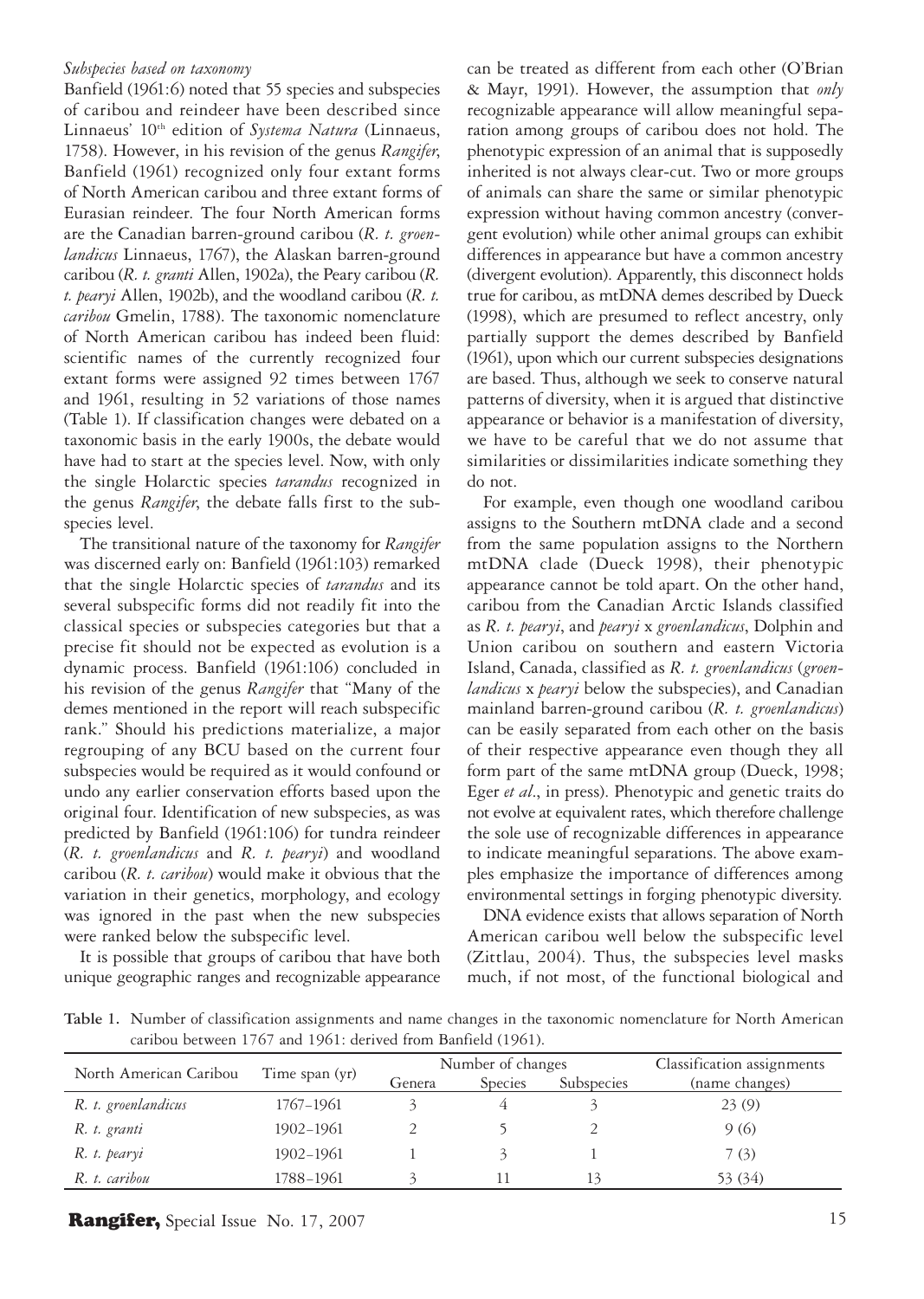ecological differences that indicate biodiversity within, between, or among different populations. When both Manning (1960) and Banfield (1961) did the taxonomic classification of caribou at the subspecific level on the Canadian Arctic Islands, they recognized the considerable variation that existed below the subspecies level between and among caribou on the Canadian High Arctic Islands (north of 74ºN), collectively known as the Queen Elizabeth Islands, and those caribou on the Canadian Arctic Islands to the south of 74ºN latitude.

The melting-pot composition of *R. t. pearyi* is exemplified by the 'umbrella use' of the subspecies. *R. t. pearyi*, as described by Manning (1960) and Banfield (1961), was based on relatively few samples, without a complete examination of the entire range across which those caribou were believed to occur, thus resulting in a diversity of caribou lumped into the same taxonomic group. In his revision of the genus *Rangifer*, Banfield (1961) based his assessment of *R. t. pearyi* on 113 specimens (107 from Canada and 6 from northwest Greenland). Only 73 of the 107 Canadian specimens were identified as "Typical *pearyi*." Those 73 were all from the Queen Elizabeth Islands, with the exception of 7 specimens from Prince of Wales Island. Those last seven caribou were all large adult males collected and used by Manning & Macpherson (1961) to describe the 'ultra *pearyi*' of Prince of Wales Island. Banfield (1961) then used the same seven caribou, drew the same conclusions as Manning & Macpherson (1961), and called them a 'super deme of *pearyi*.' Neither Manning & Macpherson (1961) nor Banfield (1961) examined any of the smaller caribou on Prince of Wales Island (or any caribou from Somerset Island or Boothia Peninsula) and they assumed that the smaller caribou type on Prince of Wales Island was the same type as those on Banks Island (i.e., "Intergrades *pearyi* x *groenlandicus*"). Thirty-three of the 34 remaining specimens representing caribou from the Canadian Arctic Islands south of 74ºN latitude were actually all from Banks Island and the remaining one was a migrant collected on Cape Dalhousie, Mackenzie District, on the Canadian mainland. All 34 were identified as "Intergrades *pearyi* x *groenlandicus*." To lump all of these sampled caribou at the subspecies level for the purpose of their conservation prevents an adequate evaluation of the biodiversity found among these caribou below the subspecific level.

#### *mtDNA genetics*

Dueck (1998) showed that there were two mtDNA clades of North American *R. tarandus.* These groups represent northern and southern refugial origins during the Wisconsin Glaciation. It has generally been thought that phenotypic, ecological, and behavioral differences that form the basis of current subspecies designations were derived from isolated northern (barren-ground) and southern (woodland) refugia (Banfield, 1961:41). Therefore, the subspecies designations should coincide with mtDNA differences. However, the mtDNA clades do not always separate according to present-day designations of subspecies. Phenotypic differences evolve at a faster rate than mtDNA if selection pressure is strong, and thus degrees of similarity based on each measure are not equivalent. MtDNA is most useful for examining genetic differences at or above the subspecies level and would not detect a relatively recent difference below subspecies that had been established within the past few thousand years. We should reconcile this lack of agreement between the four extant North American caribou subspecies determined taxonomically and the two "subspecies" demonstrated by mtDNA before we get into *ex situ* conservation efforts that involve the mixing of caribou from two or more populations.

Although usually only one genetic line exists within a geographic population, the genetic situation can be complex in many instances. In Arctic Canada, for example, the Prince of Wales-Somerset-Russell islands-Boothia Peninsula geographic caribou population is (or was: see Gunn *et al*., 2006; Miller *et al*., 2007) represented by four ecotypes: the arctic-island ecotype, the 'ultra *pearyi*' ecotype, the Boothia Peninsula ecotype, and the mainland ecotype (Banfield, 1961; Manning & Macpherson, 1961; Miller *et al*., 2005; 2007). The most complicated geographic populations solely in terms of their genetics exist among populations identified as woodland caribou. Within such populations, some individuals assign to the Southern mtDNA clade, and represent caribou with a southern refugial origin, while other individuals assign to the Northern mtDNA clade, representing caribou with a northern refugial origin, indicating that caribou from different genetic ancestry can occur in a single geographic population (Dueck, 1998).

Many of the caribou sampled by Dueck (1998) and currently identified as woodland caribou from Yukon to Labrador were found to belong to the Northern mtDNA clade. That is, if there were a genetic basis for the woodland caribou subspecies, they all would have been assigned to only the Southern mtDNA clade and vice versa for barren-ground caribou. However, proportionately many individuals were assigned to the Northern mtDNA clade in 12 of 15 woodland caribou populations sampled while 3 of 7 barren-ground caribou populations contained individuals that were assignable to the Southern mtDNA clade. All four of the woodland caribou populations sampled in Yukon were assigned 100% to the Northern mtDNA clade and only the critically endangered Pukaskwa National Park woodland caribou population north of Lake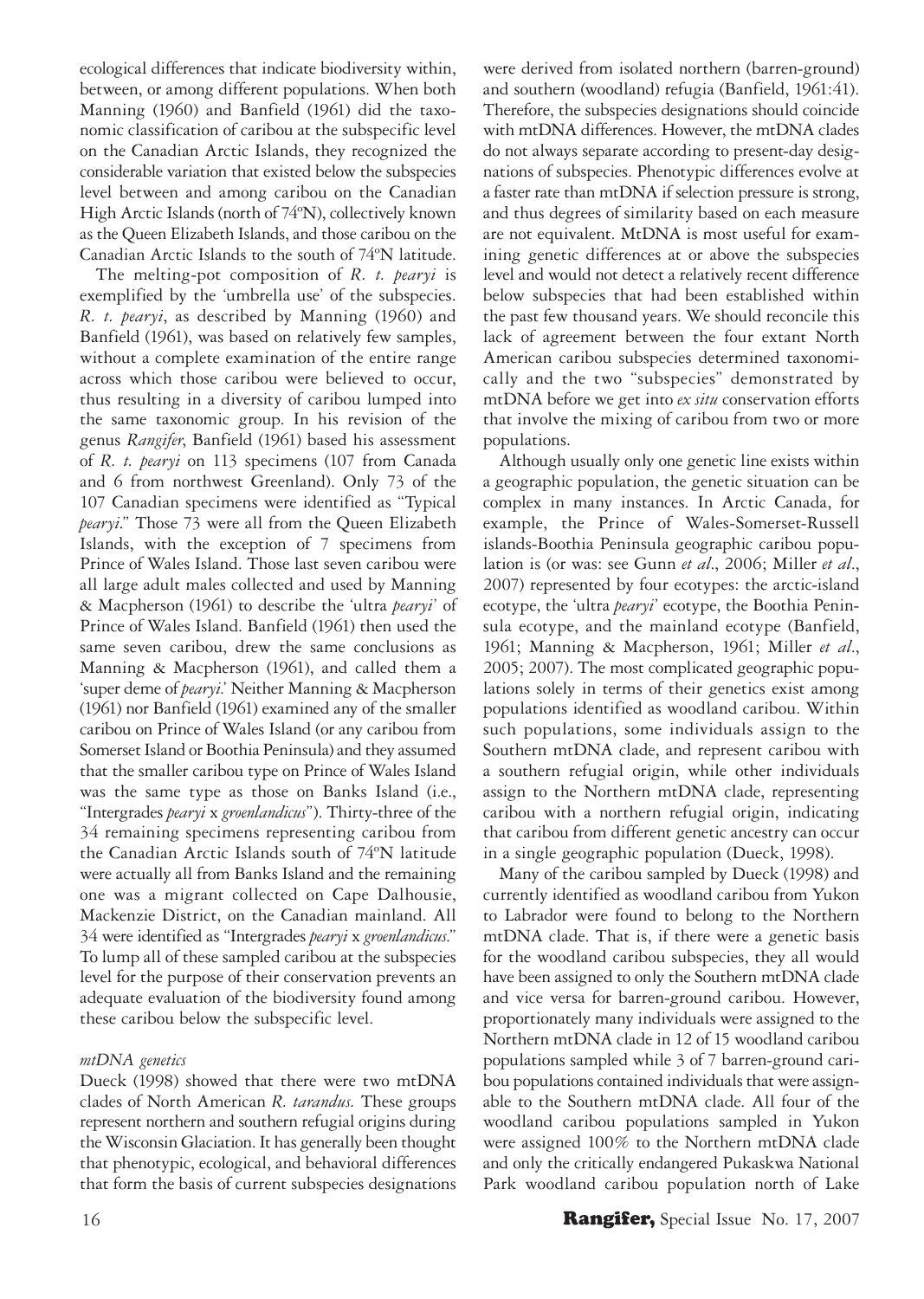Superior in Ontario and the Humber and Middle Ridge woodland caribou populations in Newfoundland were assigned 100% to the Southern mtDNA clade. Although it is possible that larger samples from those populations could change the proportional representation of the two mtDNA clades, it does not lessen the importance of the fact that those populations contained individuals belonging to both mtDNA clades.

Therefore, if conservation measures are based solely on mtDNA genetics, the Canadian and Alaskan forms of barren-ground caribou, all caribou on the Canadian Arctic Archipelago, and many of the caribou in populations currently recognized as woodland caribou, would not be considered as separate. Obviously, this would be illogical–but it could happen under strong socio-political support for using transplants from essentially any source to reestablish harvestable populations, despite the lack of biological or ecological support for such actions.

Most importantly, the mtDNA differences reported here reflect subspecies-level genetic differences and may not represent any recent  $(\sim$  <10 kybp) phenotypic, ecological, or behavioral adaptations that form the basis for the functionally meaningful differences among caribou populations. Thus, when we wish to conserve the existing biodiversity of caribou and to protect the natural pathways for continued gene flow between and among populations, we must work below the subspecific level based on mtDNA (or on taxonomy).

#### *Evolutionarily significant units*

The concept of the 'Evolutionarily Significant Unit' (ESU) was first developed by Ryder (1986). Crandall *et al*. (2000) noted that as a new concept, the definition of an ESU has received considerable alteration, emphasizing reproductive isolation rather than the maintenance of adaptive differences. Ryder (1986) first suggested that any population that actually exhibited significant adaptive variation as demonstrated by sets of data obtained by different techniques qualified as an ESU. Waples (1991) added a further restriction and focused on populations that are reproductively separate from other populations as well as having unique or different adaptations as the standard for an ESU. Then Moritz (1994) made the definition even more restrictive by suggesting the populations had to be 'reciprocally monophyletic' for mtDNA and show significant divergence of allele frequencies at microsatellite loci. The reciprocal monophyly standard presents an obstacle for evaluating populations with paraphyletic histories (Crandall *et al*., 2000).

When Moritz's (1994) definition is accepted for establishing ESUs, it seems to negate or at the very least seriously confound the possible application of the ESU to the North American caribou that have been reported to have a polyphyletic origin. Gravlund *et al*. (1998) concluded from mtDNA sequence analysis that the three forms of small-bodied high-arctic *tarandus* (Peary caribou, *R. t. pearyi;* the now extinct East Greenland caribou, *R. t. eogroenlandicus*; and the Svalbard reindeer, *R. t. platyrhynchus*) had a polyphyletic origin. Those authors suggested that the three forms were ecotypes of relatively recent diphyletic origin *(pearyi* and *eogroenlandicus*, versus *platyrhynchus*) that likely evolved convergently as a result of exposure to similar climatic conditions and levels of nutrition.

Also, based on mtDNA analyses, none of the North American caribou subspecies have a monophyletic origin (Dueck, 1998; Eger *et al*., in press). Eger *et al*. (in press) show that Peary caribou from Bathurst Island within the Queen Elizabeth Islands are genetically different from caribou populations on Eglinton Island to the west, on the more southerly Arctic Islands of Prince of Wales, Victoria, and Banks islands, and also at Coppermine (Kugluktuk) and Spence Bay (Taloyoak) on the mainland. In fact, they indicate that monophyly does not hold true even for individuals from a single Arctic Island. The range in environmental conditions across the Canadian Arctic Islands varies from "extreme" north of 74°N to more "benign" south of 74°N latitude, with much diversity between. Presumably, this environmental range has led to ecological and morphological divergence that is not reflected by mtDNA diversity. These findings suggest that the role of environmental variables is great in forging successful individuals and bring concerns for variations in phenotype, ecology, and behavior to the forefront, especially when both mtDNA clades described by Dueck (1998) are present in the same populations. That is, the genome would set the limits for adaptability but the environment would mold the successful adaptations and the variations in those adaptations among different populations in different environmental settings.

Crandall *et al*. (2000) point out that the conceptual framework of the ESU demands a decision–ESU or not–that is based on a continuum of genetic diversity, variation in habitat types, and differences in selective pressures across populations. Thus, the application of ESUs to polyphyletic populations would be highly questionable, especially if there were more than two possible origins. Vogler & DeSalle (1994) concluded that no generally accepted definition existed for an ESU that would serve as a basis for its use in practical conservation situations.

#### *Geographic population*

Fixed land boundaries for a geographic caribou population should first be determined by the known history of the population's annual range occupation (including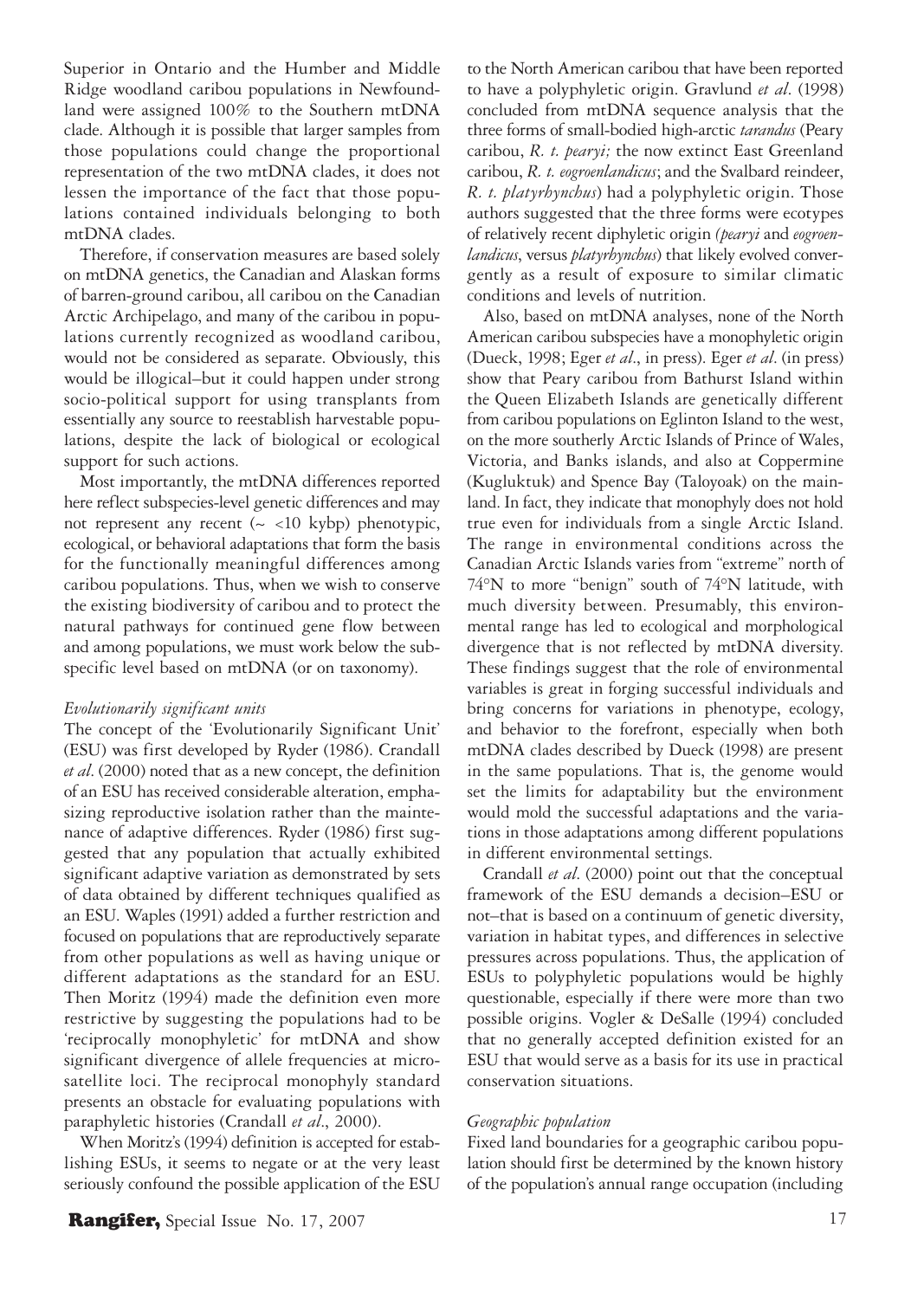seasonal migrations) compiled over a series of years and with further study where necessary. All caribou found within an annual home range boundary should be considered as a single geographic population. This condition holds even if some caribou subunits within the geographic population exhibit different demographic performances, with more than one calving ground and rutting area possibly occurring in the same year. It should be expected that as evidence is accumulated over time, the need for changing at least some boundaries of some geographic populations will become evident.

Although fidelity to calving grounds is a criterion for defining many populations (Thomas, 1969; Gunn & Miller, 1986; Nagy *et al*., 1999), there are many exceptions, especially among caribou on the Canadian Arctic Archipelago and also among woodland caribou populations. Thus, while relying on calving grounds serves well as the focus for identifying some geographic populations (mostly for mainland Canadian and Alaskan barren-ground caribou) it is not always useful for determining other geographic populations.

The most conservative and easiest approach to the conservation of endangered North American caribou is to initially treat all populations as unique from each other and worthy of being conserved as discrete entities regardless of their relative complexities or lack of complexity and known fidelities to different calving areas, until proven otherwise. We would do this by first identifying the annual land boundaries of each population and then treat all caribou that occur within each of those fixed areas as a single geographic population. These geographic populations are the potential BCUs. Then, we can begin a 'lumping and splitting process' only after a satisfactory amount of supporting data allows us to objectively conclude that it is or is not justifiable to combine or further divide those geographical populations.

## **Selecting the best BCU for endangered caribou**

The most satisfactory BCU for caribou should be a naturally occurring one, such as a free-ranging population. Miller & Gunn (2003) concluded in their discussion about caribou on the Canadian Arctic Archipelago that the most basic and consistently workable caribou conservation unit is the geographic population. We agree and apply the geographic population as the best choice for endangered caribou throughout North America. We believe that while a BCU should rely on genetics and morphology, it also should rely heavily on ecology, which includes behavioral adaptations. As has already been shown (Zittlau, 2004), it is most likely that further study will reveal

a high degree of complexity among caribou populations below the subspecies that now is obscured by the subspecies classification. Therefore, recognition of the geographic caribou population as the BCU would provide a much more meaningful biological and ecological approach to the management and conservation of endangered caribou than could be realized by any approach based on the subspecies or the ESU.

Many geographic populations have been functioning as distinct units for numerous generations according to comparisons of microsatellite DNA (Zittlau, 2004). This forms the basis for adaptations within the populations, leading to meaningfully functional differences. By recognizing geographic populations as functionally distinct in their respective contribution to the evolutionary lines of caribou within a region, the need for affording protection to the natural pathways for the flow of genes between populations should also be appreciated. This protection strategy should promote and preserve adaptive diversity among caribou. However, access to movement corridors can have a down side, including the possible spread of disease, and much more investigation and evaluation of associated pros and cons is needed (Simberloff *et al*., 1992; Hogg *et al*., 2006).

Working at the subspecific level would produce a "melting pot" end-product that would mask important variations in genotype, phenotype, and in ecological and behavioral differences found well below the level of the subspecies. This could lead to the unwitting loss of functional biological and ecological differences that indicate ongoing contributions of biodiversity between or among different populations. Thus, relying solely on the subspecific level of taxonomic classification is unsuitable for the conservation of endangered caribou populations. In addition, the use of an ESU for a polyphyletic species like caribou is questionable and should not be used as a BCU because of the extremely low likelihood of collecting adequate data within a reasonable time for all of the caribou populations that we can already recognize by other standards. We believe this limitation in the use of subspecies and ESUs applies equally to all caribou throughout North America.

The three possibilities rejected above are all markedly less discriminating and well above the level of the geographic population. If any one of these three that we reject was accepted, it would allow the corruption of thousands of years of evolution through human-induced manipulations of caribou populations. Such a superficial standard would permit the capture and release of caribou from any location within the subspecies' range into other populations, with total disregard for the variation in genetics, morphology, ecology, and behavior that exists among those popu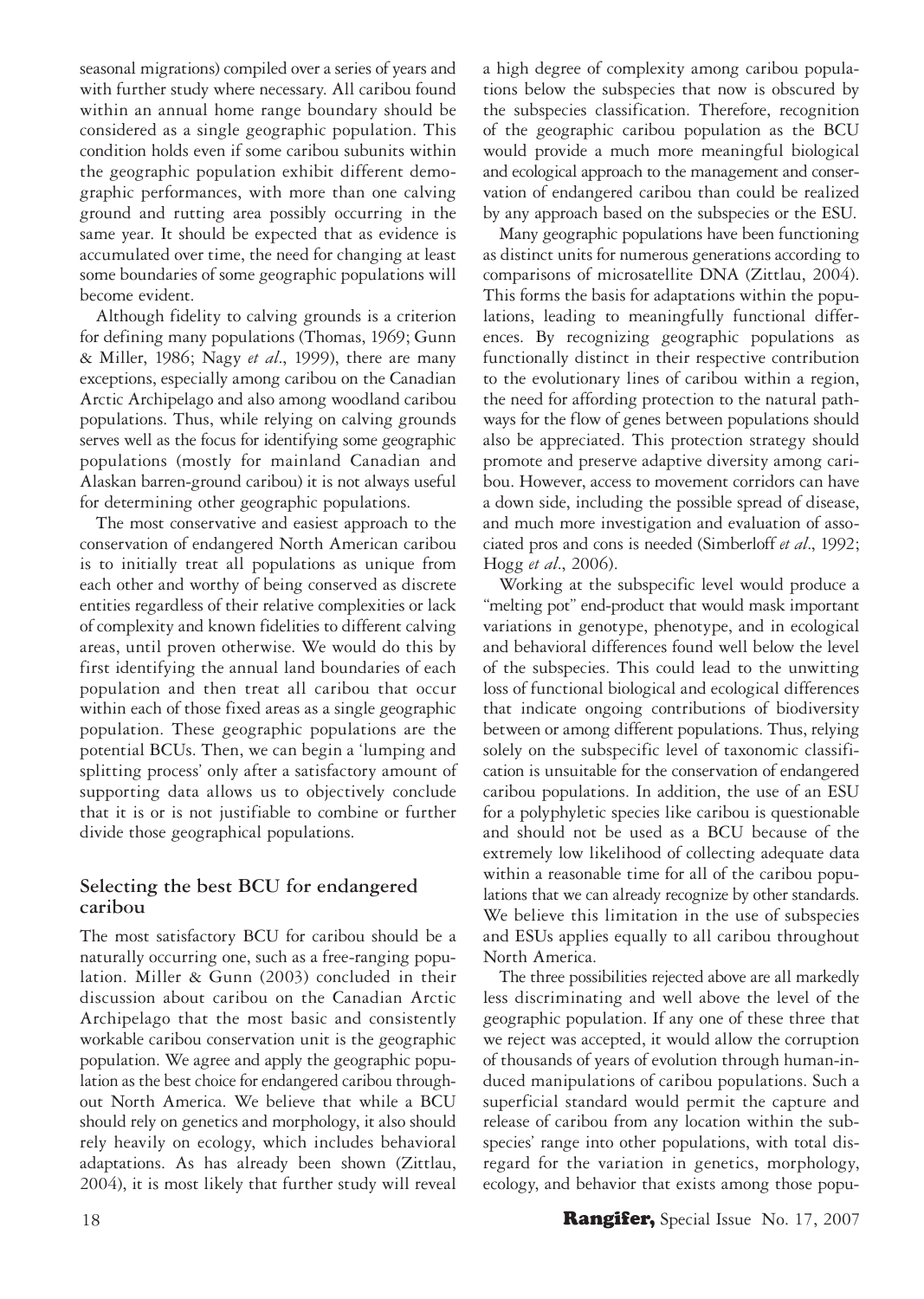lations. Such actions would obviously defeat any attempt to maintain current biodiversity through the distinctive and unique evolutionary lines of these endangered populations of caribou.

We recommend that the geographic population be used as the standard for the BCU in the conservation of endangered North American caribou. The only possible shortcoming that we currently can discern for the use of the geographic population as the BCU for endangered caribou is in not adequately collecting the necessary information for each geographic population to accurately describe its geographical land base. However, we view this as much less of a problem to deal with than the shortcomings that we have described above for working at the level of the subspecies or the use of the ESU.

## **Augmentation of endangered caribou populations**

We have considered the four possibilities for a basic unit of conservation for endangered caribou and have reviewed our reasoning for the selection of the BCU that recognizes the most appropriate (i.e., refined) division for applying conservation measures to caribou. We now develop our associated reasoning and procedure that we believe is necessary for a biologically and ecologically sound augmentation protocol for endangered populations of North American caribou.

#### *What needs to be considered*

Our position is that we do not currently have enough detailed information on genetics, phenotypes, ecology, or behavior of critically endangered caribou populations or on candidate donor caribou populations to proceed with translocations at a satisfactory level of biological confidence. Our primary aspiration is that no human-induced actions are taken that risk causing detrimental outcomes, especially irreversible ones, for the endangered caribou. Among all the probable management and conservation prescriptions, translocation of caribou has the greatest potential for causing negative results, and the greatest potential for contamination of a critically endangered caribou population would come from augmentation with incompatible donor caribou from a viable population.

The dichotomy between management-orientated wildlife biologists and conservation biologists is real: it starts with each having differing basic philosophies, leading to the divergence of their respective objectives and goals. Therefore, it is extremely important when evaluating the use of translocations to keep in mind the difference between introductions, reintroductions, and restocking solely for management purposes versus augmenting critically endangered caribou populations solely for conservation efforts. The primary aim for management purposes is to retain or expand a species' range of occupancy and population size, and to avert further population declines by preventing populations from occurring in isolated habitat patches (Storfer, 1999). These management-orientated translocations are not based on the preservation of biodiversity created by distinct evolutionary lines. Rather, they are often driven by hunter incentives for game animals (Bergerud & Mercer, 1989) or by eco-tourists for non-consumptive viewing opportunities (e.g., aesthetics and photography). They also often occur as last-ditch efforts without concern about genetic dissimilarity.

We are proposing guidelines that are concerned with the conservation of biodiversity through augmentation for the sole purpose of sustaining a genetic line of endangered caribou that are more naturally adapted to their surroundings than are caribou from elsewhere. Even if human-induced manipulation that alters functional characteristics of an endangered caribou population results in more animals or an "improved animal," it would defeat the stated purpose of the conservation of a distinct group of endangered caribou and cause the loss of any unique contribution that the group previously made to the biodiversity of North American caribou.

The augmentation of the Selkirk Mountains woodland caribou population in northern Idaho between 1987 and 1992 with 60 caribou from British Columbia serves as an example of the need to reconcile differences in what is judged an acceptable protocol for conservation efforts with the stated purpose of preserving an endangered caribou population. This is also a good example of what we consider a geographic population. The Selkirk caribou population was listed as endangered in 1984 under the U.S. Endangered Species Act. Although the stated purpose of the translocations was "to assist in the recovery of the endangered Selkirk population" (Compton *et al*., 1995:490); the augmentations were carried out without knowledge of the possible differences between the genetics of the endangered caribou and the donor caribou. There was no mention of concern about possible phenotypic differences or the known differences among ecotypes and their respective ecology and behavior. Some of the donor caribou came from the 'Interior Plateau region' of west-central British Columbia and represented 'northern ecotype' caribou that rely primarily on terrestrial lichens in winter, while the other donor animals came from the 'Interior Wet Belt region' of southeastern British Columbia and represented 'mountain ecotype' caribou that rely primarily on arboreal lichens in winter, as do the Selkirk caribou. It was known that the "Mountain ecotype caribou

# **Rangifer,** Special Issue No. 17, 2007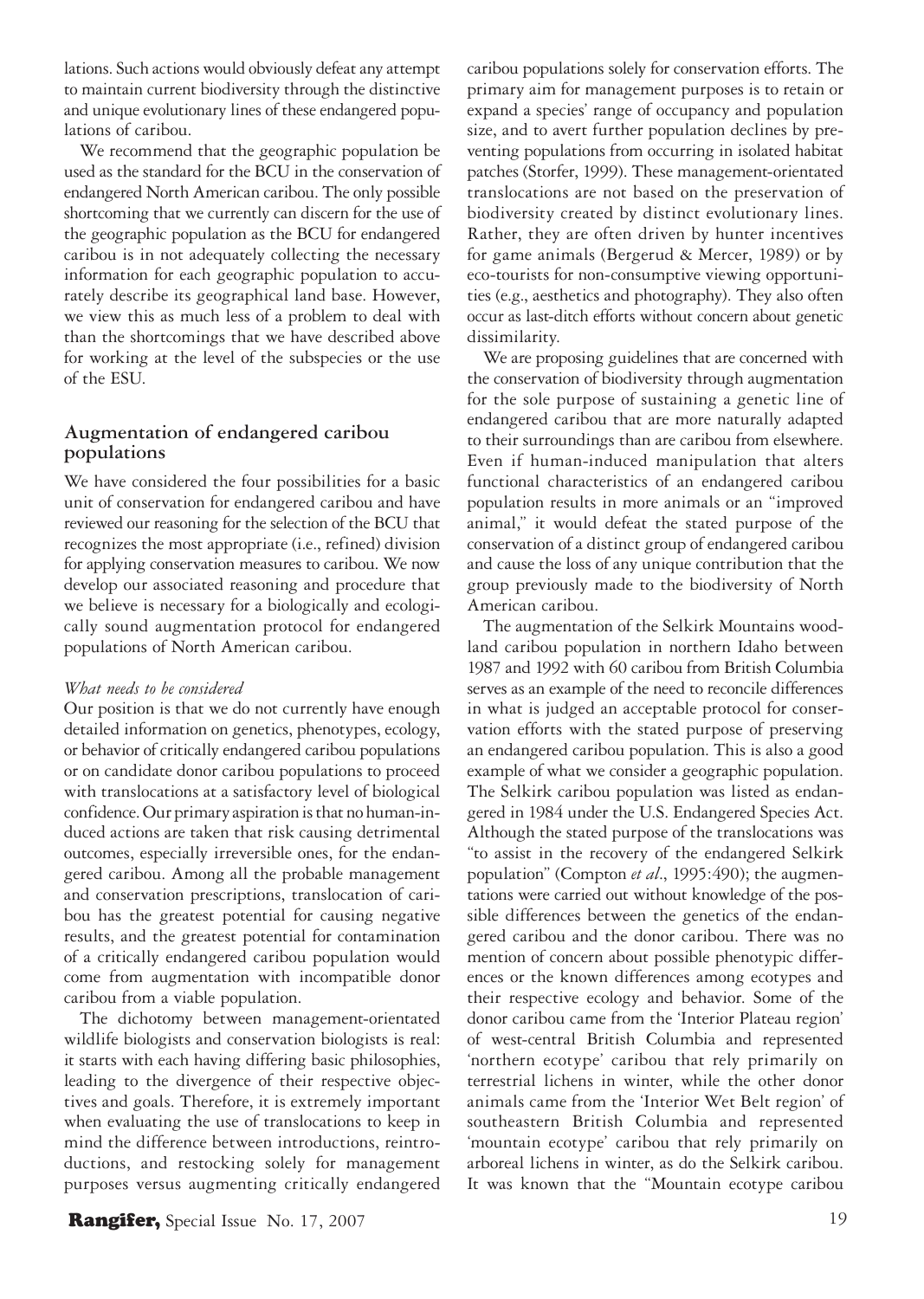exhibit different habitat use patterns, seasonal migrations, and winter diet selections than northern ecotype animals…" (*in* Compton *et al*., 1995:494). As they knew they were mixing caribou ecotypes, and as they did not know the genetics of the caribou they were working with, it is likely that there was little concern for retaining the functional characteristics of the caribou in the endangered Selkirk population to truly aid in the recovery and maintenance of the Selkirk population *per se*.

From a purely management position, these augmentations could be viewed as justifiable efforts. The augmentation program would have been judged successful if the translocated animals survived and established a stable population within the Selkirk range–this did not happen. However, from a conservation position where maintenance of the functional characteristics of the caribou already in the Selkirk population is the primary goal, the augmentation efforts cannot be considered valid, regardless of the outcome. Later augmentation efforts were made between 1996 and 1998, translocating northern and southern ecotype caribou from four regions in British Columbia into the Selkirk Mountains of Washington (Audet & Allen, 1996). These later augmentations attempted to use donor animals that were likely to be as genetically similar as possible to the original Selkirk population, where the degree of genetic similarity was assumed–but neither measured nor proven at that time–to correspond with geographic proximity of the potential donor populations, which is not supported by subsequent limited microsatellite DNA analysis (Zittlau, unpublished data).

The consideration of genetic similarity may be most difficult for management biologists to accept or appreciate as a primary concern. That is, the potential benefits of improvements in reproduction, survival, and fitness-related traits in maximally outbred individuals in small isolated populations could make it appealing to overlook the potential negative aspects of introductions (Hedrick, 2005)–if one ignores the need to keep human intervention from unnaturally altering contributions from different evolved lines of caribou. The conundrum created by these alternative outcomes serves to emphasize the need for establishing and clearly stating the primary long-term goal of any human-induced manipulation.

Unless management-orientated efforts are not allowed to interfere in any way with the biologically and ecologically sound conservation of an endangered caribou population, 'optimal strategies' will not be kept within the bounds of 'natural change'. We must determine what degree of genetic deviation, if any, is acceptable between an endangered caribou population and the donor caribou population, or what is the latitude for causing genetic change before we are "playing God." We must also pay more attention to the importance of the environment in shaping variation in phenotypic, ecological, and behavioral adaptations of caribou. These questions cannot be answered with complete confidence until considerably more studies are made.

We must keep in mind that the current lack of detailed information about the various endangered caribou populations makes augmentation of endangered caribou populations extremely risky. Working with critically endangered caribou populations does not allow us the luxury of initial 'trial-and-error' efforts. Until we increase the necessary data for the populations under consideration, our efforts should be directed first at obtaining adequate information that will allow us to make objective decisions about moving caribou from one population to another without disrupting or corrupting the endangered population or the natural system within which that population lives. We must remember that what works in one case will not necessarily work in another. We should consider first exhausting *in situ* conservation efforts (e.g., habitat protection, harvest restriction, and predator maintenance) before turning to *ex situ* actions (e.g., augmentation, reintroduction; and or captive breeding, rearing, and release into the wild).

#### *The exception*

We believe the one exception to our considerations above is the preventive measure of capturing caribou from an endangered caribou population while the population still has enough animals to spare them (Caughley & Gunn, 1996), and then raising them in captivity for potential release back into that endangered population when conditions are favorable. However, using captive-raised animals after long periods in captivity has its own set of problems that need to be clarified and resolved.

The apparently large number of captive caribou needed to promote a successful release back into the wild seriously limits the use of captive rearing. When deciding to augment a population, consideration must then be given to the 'effective population size' for caribou and how the effective size may vary among different caribou populations due to differences in their biotic and abiotic environments. Genetic considerations must be combined with many other factors that could or would influence the effective population size (Franklin, 1980; Lande, 1988; Caughley & Gunn, 1996; Franklin & Frankham, 1998a, b; Lynch & Lande, 1998), and thus the conservation of endangered North American caribou. Proposed effective population sizes currently range from as few as 50 individuals up to 5000 (Franklin & Frankham, 1998a).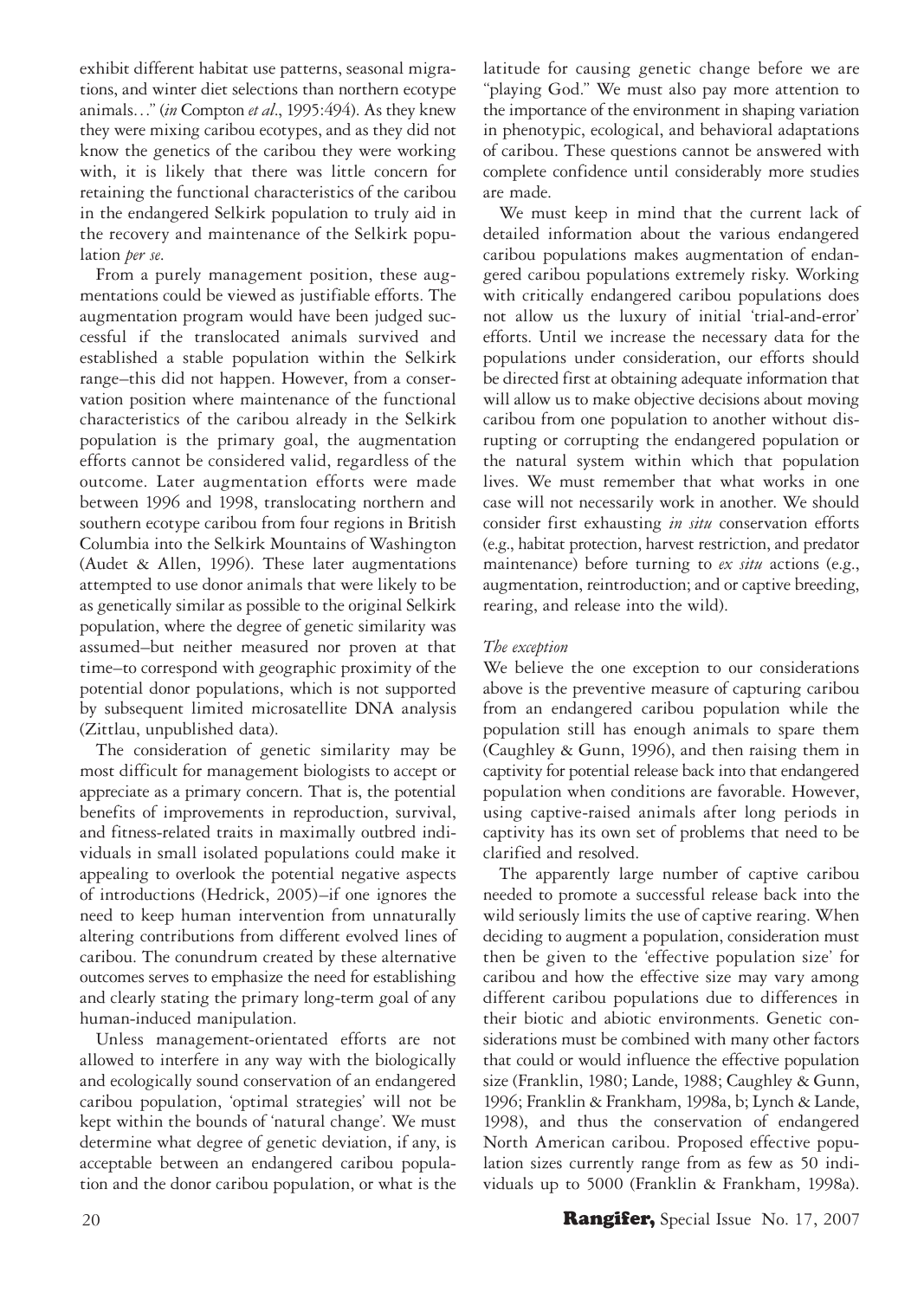Extremely endangered caribou populations that have been augmented or that are being considered for augmentation are each already below 100 individuals (Compton *et al*., 1995; Audet & Allen, 1996; Almack, 2000; Vanderstar & Keim, 2000).

However, captive-rearing could be of value in special cases where *in situ* efforts have failed. Even if the animals raised in captivity are not released back into the wild, there is considerable public relations value in displaying endangered animals in a pleasant setting where they can be viewed by the public with educational materials provided; thereby, keeping the endangered animals' plight before the public. Free-release introduction of endangered caribou to areas beyond their known past range should not be considered as a valid *ex situ* conservation effort.

#### *What needs to be done*

Prescriptions for conservation should focus on the long-term goal of conserving caribou populations by maintaining biodiversity that results from naturally occurring evolutionary lines. We recommend a precautionary approach for the conservation of caribou, where investigators should step back and carefully assess their knowledge to avoid implementing actions that may lead to irreversible results. Our intent is to take only those actions that will allow evolutionary development to continue along natural pathways and to prevent any corruption of endangered caribou populations by human manipulations (Fig. 1).

Although the logic of first controlling or reversing the original cause(s) of a population decline before initiating an augmentation effort is abundantly clear, in reality it is seldom possible for caribou populations. In many cases, the cause of a decline is not even known. Even if the cause is known, it may be beyond our ability to reverse or even mitigate. Often our inability to do so is governed by socio-political pressures: e.g., hunters disbelieving population survey results, public objection to the control of predators, on-going pressure from nonrenewable and renewable resource development companies on caribou range, et cetera. In reality, the complexity and uncertainty of an unfavorable socio-political atmosphere can make all aspects of what would normally be a relatively simple planning and implementation recovery effort from a technical standpoint into a task burdened with unnecessary challenges and delays or even abandonment.

We must first determine what we can justifiably do and what we must avoid before human-induced manipulations become commonplace and especially before augmentation becomes the prominent part of any conservation effort. Otherwise, we run the risk of committing detrimental and possibly even irreversible acts. Many actions that might now be seen as





**Fig. 1.** Protocol for augmentation of an endangered caribou population with caribou from a viable wild population.

beneficial and not intrusive based on our current limited knowledge may subsequently prove not only to have been unbeneficial but also seriously intrusive in the natural process of change. In addition, an all-important initial procedure for all translocations is to make every effort to determine that the donor animals are disease-free before being used.

There are many problem areas in conservation biology that need more work before augmentation becomes commonplace (Frankham, 1995:306; 1999:238; Stockwell *et al*., 2003). We need to learn much more about individual variation within a population and between or among populations (Hayes &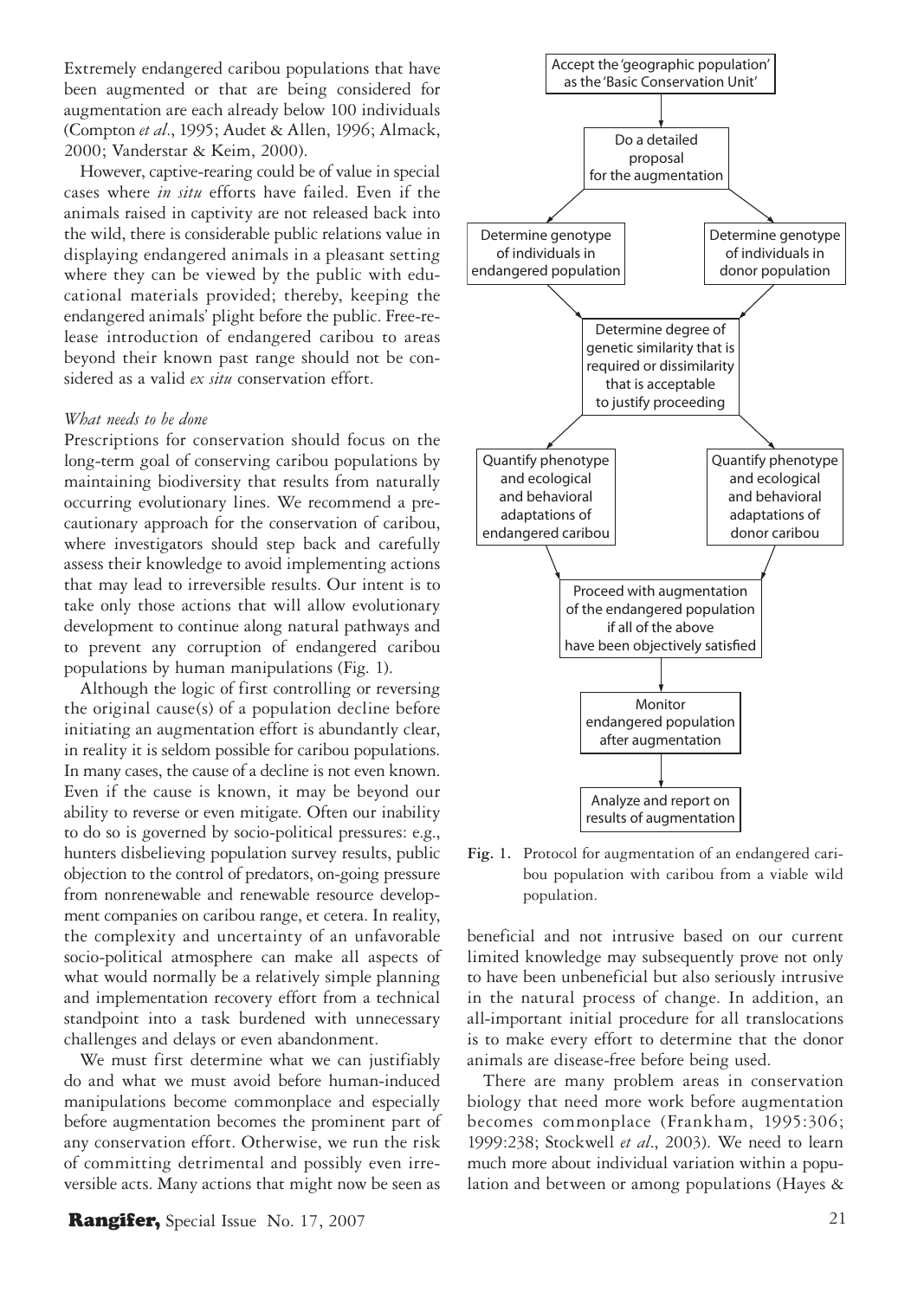Jenkins, 1997; Holmes, 1997; Lacy, 1997). We need to learn much more about 'contemporary evolution' where evolutionary changes take place within a few hundred years and often even within decades (Stockwell *et al*., 2003). To the best of our knowledge, no one has considered the effects of translocation on the historical phylogeographic structure of caribou (Stephen *et al*., 2005).

We must develop consensus as to what actions must be taken before, during, and after the transplanting of caribou into an endangered population. Specific augmentation guidelines will have to be developed on a case-by-case basis. Then, specific detailed augmentation plans will have to be developed, each starting with an unambiguous statement of purpose. The proposal should consider the potentially negative as well as the potentially positive outcomes, as well as an adequate accounting of the original cause(s) of the decline or at least an objective acknowledgement that the root cause(s) of the decline is not known.

Augmentation of an endangered caribou population demands strict adherence to the accepted protocol and uncompromising attention to the predetermination of all four areas of concern: genetics, phenotypic expression, ecological (physiological and morphological) adaptations, and behavioral repertoires. We must give detailed consideration to the above in terms of their respective inheritable linkages that were forged by the respective group's environmental setting–both biotic and abiotic (Vogler & DeSalle, 1994; Craven *et al*., 1998; Miller *et al*., 1999; Fischer & Lindenmayer, 2000). We believe this approach will deal with the important biological and ecological distinctions between or among caribou populations. Each case must include a complete work-up for both the endangered caribou and the potential donor candidates (Fig. 1) to prevent 'contamination' of endangered caribou by incompatible donor animals, to avoid the risk of potentially irreversibly altering functional characteristics of resident endangered caribou, and to avoid corrupting and thereby removing a distinctly evolved line from among the region's caribou–forever.

#### **Conclusions**

The geographic population is the most refined and consistently workable BCU for the conservation of endangered populations of North American caribou, as it is spatially disjunct and thus relatively easily recognized. Therefore, it is not reasonable to lump caribou in a large and biologically or ecologically meaningless BCU at the level of the subspecies, as such an action would ignore the considerable biodiversity that exists among groupings of caribou in geographic populations well below the subspecfic level.

The conservation of endangered caribou requires attention to the biology and ecology of the caribou under consideration at the smallest possible scale. It is reasonable to assume from marked biotic and abiotic differences in their respective environments that physical adaptations and behavioral repertoires acquired by caribou are important to their long-term survival and that these differences further separate the geographic populations into their particular niches on a meaningful ecological basis. Therefore, conservation efforts should identify the fundamental interdependency of genetic and non-genetic processes affecting viability among geographic populations.

It is our position that before any augmentation of an endangered caribou population occurs, there is a great need to review our knowledge base to prevent actions that could result in negative outcomes and, most importantly, could create irreversible results. It should be a prerequisite in any conservation program that there be prior determination that both the endangered and donor caribou are indeed genetically, phenotypically, and ecologically the same. In the absence of a match, even out of desperation or even if highly similar caribou exist, no augmentation should proceed until we know with a high level of biological confidence that the functional characteristics of the caribou being augmented will not be lost. We recommend that this subject be given in-depth consideration–at the level of the geographic population.

# **Acknowledgements**

The first author wishes to thank C. Strobeck, University of Alberta, for many discussions about mitochondrial and microsatellite DNA. We thank E. S. Telfer, Canadian Wildlife Service, Prairie & Northern Region, Environment Canada; M. Manseau, Parks Canada, Western & Northern region; and A. Gunn, Department of Environment and Natural Resources, Government of the Northwest Territories, for critically reading an earlier version of the manuscript and offering helpful suggestions and improvements. We also thank two anonymous reviewers for reading the manuscript and offering suggestions that forced us to rework the originally submitted manuscript to its betterment.

# **References**

- **Allen, J. A.** 1902a. A new caribou from the Alaska Peninsula. − *Bulletin American Museum of Natural History* 16: 119-127.
- **Allen, J. A.** 1902b. A new caribou from Ellesmereland. − *Bulletin American Museum of Natural History* 16: 409-412.
- **Almack, J. A.** 2000. Recent augmentation of mountain caribou to the southern Selkirk mountains of northeastern Washington, northern Idaho, and southern British Columbia. − *In*: L.M. Darling (ed.). *Proceedings of: Conference on the Biology and Management of Species and*

#### **22 Rangifer,** Special Issue No. 17, 2007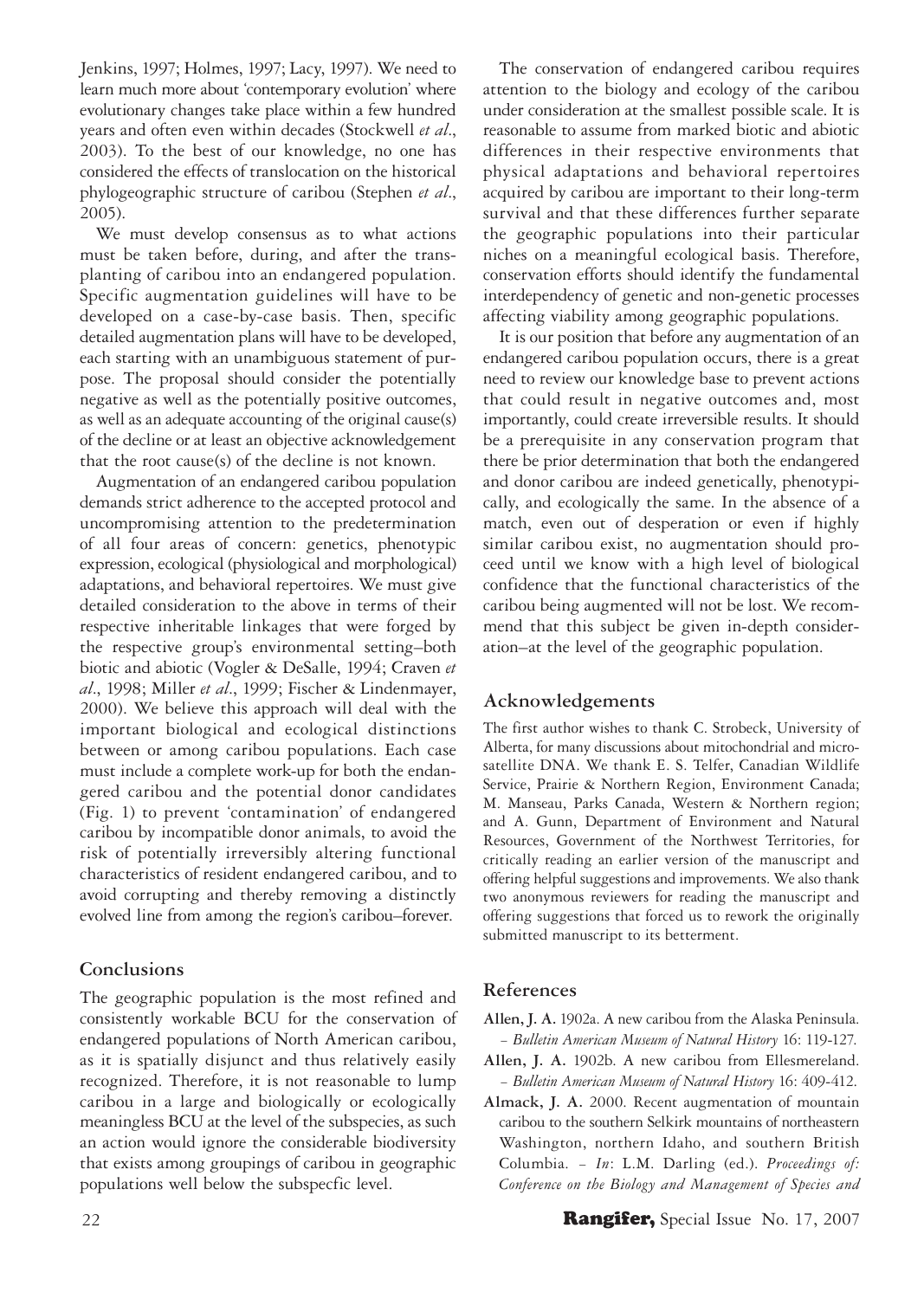*Habitats at Risk, Kamloops, B.C.*, B.C. Ministry of Environment, Lands and Parks, Victoria, B.C. and University College of the Cariboo, Kamloops, B.C. 2: 643pp.

- **Audet, S. & Allen, H**. 1996. *Selkirk Mountains woodland caribou herd augmentation in Washington: a cooperative interagency plan*. U.S. Fish and Wildlife Service, Washington Department of Fish and Wildlife, U.S. Forest Service, B.C. Ministry of Environment, Lands and Parks, and Idaho Department of Fish and Game. 27pp.
- **Banfield, A. W. F.** 1961. A revision of the reindeer and caribou genus *Rangifer*. − *National Museum Canada Bulletin*  177*, Biological Series Report* 66, 137pp.
- **Bergerud, A. T. & Mercer, W. E.** 1989. Caribou introductions in eastern North America. − *Wildlife Society Bulletin* 17: 110-120.
- **Caughley, G. & Gunn, A.** 1996. *Conservation biology in theory and practice*. Blackwell, Cambridge, Massachusetts, U.S.A. 459pp.
- **Compton, B. B., Zager, P. & Servheen, G.** 1995. Survival and mortality of translocated woodland caribou. − *Wildlife Society Bulletin* 23: 490-496.
- **Crandall, K. A., Bininda-Emonds, O. R. P., Mace, G. M. & Wayne, R.K.** 2000. Considering evolutionary processes in conservation biology. − *Trends in Ecology & Evolution* 15: 290-295.
- **Craven, S., Barnes, T. & Kania, G.** 1998. Toward a professional position on the translocation of problem wildlife. − *Wildlife Society Bulletin* 26: 171-177.
- **DeYoung, R. W. & Honeycutt, R. L.** 2005. The molecular toolbox: Genetic techniques in wildlife ecology and management. − *Journal of Wildlife Management* 69: 1362- 1384.
- **Dueck, G. S.** 1998. *Genetic relations and phylogeography of woodland and barrenground caribou*. Master of Science Thesis, University of Alberta, Edmonton, Alberta, Canada. 131pp.
- **Eger, J. L., Birt, T. P., Gunn, A. & Baker, A. J**. Genetic diversity and history of Peary caribou (*Rangifer tarandus*) in North America. − *In*: Gunn, A., Zittlau, K. & Strobeck, C. (eds.). *Proceedings of the Caribou Genetics and Relationships Workshop*, Edmonton, AB, pp. 45-62. In press.
- **Fischer, J. & Lindenmayer, D. B.** 2000. An assessment of the published results of animal relocations. − *Biological Conservation* 96: 1-11.
- **Frankham, R.** 1995. Conservation genetics. − *Annual Review of Genetics* 29: 305−327.
- **Frankham, R.** 1999. Quantitative genetics in conservation biology. − *Genetics Research*, Cambridge 74: 237-244.
- **Franklin, I. R.** 1980. Evolutionary change in small populations. − *In:* Soulé, M.E. & Wilson, B.A. (eds.). *Conservation biology: An evolutionary−ecological perspective*, Sunderland, Massachusetts: Sinauer, pp. 135-149.
- **Franklin, I. R. & Frankham, R.** 1998a. How large must populations be to retain evolutionary potential? − *Animal Conservation* 1: 69-70.
- **Franklin, I. R. & Frankham, R.** 1998b. Response to Lynch and Lande. − *Animal Conservation* 1: 73.
- **Gmelin, J. F.** 1788. C*aroli a Linné Systema Naturae per regna tria Naturae, etc.* 13 ed. G. E. Beer, Lipsiae, 1: 177-178.
- **Gravlund, P., Meldgaard, M., Pääbo, S. & Arctander, P.** 1998. Polyphyletic origin of the small-bodied, high-arctic subspecies of tundra reindeer (*Rangifer tarandus*). − *Molecular Phylogenetics and Evolution* 10: 151-159.
- **Griffith, B., Scott, J. M., Carpenter, J. W. & Reed, C.**  1989. − Translocation as a species conservation tool: status and strategy. − *Science* 245: 477-480.
- **Gunn, A. & Miller, F. L.** 1986. Traditional behaviour and fidelity to caribou calving grounds by barren-ground caribou. − *Rangifer* Special Issue No. 1: 151-158.
- **Gunn, A., Miller, F. L., Barry, S. J. & Buchan, A.** 2006. A near-total decline in caribou on Prince of Wales, Somerset, and Russell islands, Canadian Arctic. − *Arctic* 59: 1-13.
- **Hayes, J. P. & Jenkins, S. H.** 1997. Individual variation in mammals. − *Journal of Mammalogy* 78: 274−293.
- Hedrick, P. 2005. 'Genetic restoration:' a more comprehensive perspective than 'genetic rescue'. − *Trends in Ecology and Evolution* 20: 109.
- **Hogg, J. T., Forbes, S. H., Steele, B. M. & Luikart, G.**  2006. Genetic rescue of an insular population of large mammals. *Proceedings of The Royal Society B* (http://www. doi:10.1098/rspb.2006.3477).
- **Holmes, D. J.** 1997. Selected approaches to using individual variation for understanding mammalian, life-history evolution. − *Journal of Mammalogy* 78: 311-319.
- **Hooper, D. U., & 14 co-authors.** 2005. Effects of biodiversity on ecosystem functioning: a consensus of current knowledge. − *Ecological Monographs* 75: 3-35.
- **Lacy, R. C.** 1997. Importance of genetic variation to the viability of mammalian populations. − *Journal of Mammalogy* 78: 320-335.
- **Lande, R.** 1988. Genetics and demography in biological conservation. − *Science* 241: 1455-1460.
- **Lane, T. R. (ed.).** 1976. Life, the individual, the species. C. V. Mosby Company, St. Louis, MO, USA. 633pp.
- Linnaeus, C. 1758. *Systema Naturae, etc.* 10<sup>th</sup> ed., Holmiae, Tom 1: 67.
- Linnaeus, C. 1767. *Systema Naturae, etc.* 12<sup>th</sup> ed., Holmiae, Tom 1: 98.
- **Lynch, M. & Lande, R.** 1998. The critical effective size for a genetically secure population. − *Animal Conservation* 1: 70-72.
- **Manning, T. H.** 1960. The relationship of the Peary and barren-ground caribou. − *Technical Paper Arctic Institute North America* 4: 1-52.
- **Manning, T. H. & Macpherson, A. H.** 1961. A biological investigation of Prince of Wales Island, N.W.T. − *Transactions Royal Canadian Institute* 33: 116-239.
- **Miller, B., Ralls, K. Reading, R. P., Scott, J. M. & Estes, J.** 1999. Biological and technical considerations of

**Rangifer,** Special Issue No. 17, 2007 23